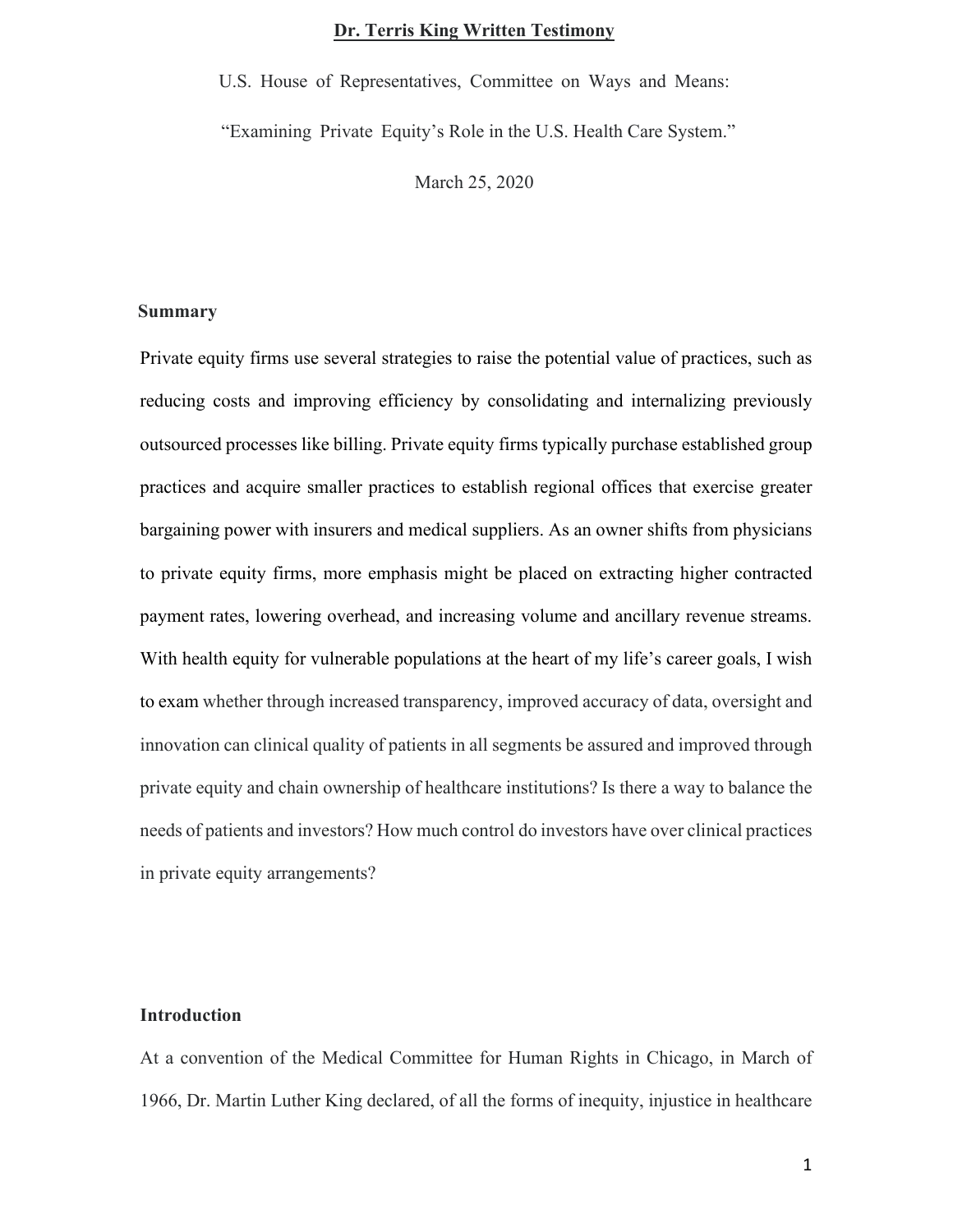is the most shocking and inhumane. For the past three decades, I have dedicated my life to reducing health inequities for vulnerable populations. First and foremost, I have served as the Senior Pastor of the Liberty Grace Church of God, in Baltimore, Maryland. I am a Doctor of Science in Occupational Science and Occupational Health and a former executive of the Centers for Medicare & Medicaid Services (CMS).

# **Situation**

Private equity firms use capital from institutional investors to invest in private companies with potential to return a profit. My purpose in co-authoring the blog was to raise inquiry an understanding and begin to identify several relevant questions that start with whether through increased transparency, improved accuracy of data, oversight and innovation can clinical quality of patients in all segments be assured and improved within private equity and chain ownership of healthcare institutions? Is there a way to balance the needs of patients and investors? How much control do investors have over clinical practices in private equity arrangements?

For many consumers little is known about the role of private equity in today's health care delivery system. Given the increasing role of private equity financing, policy makers need to understand common strategies used by these firms, and the potential benefits and risk for patients.

The literature on private equity and nursing homes along with the information included in our blog provides a roadmap for research and reviews.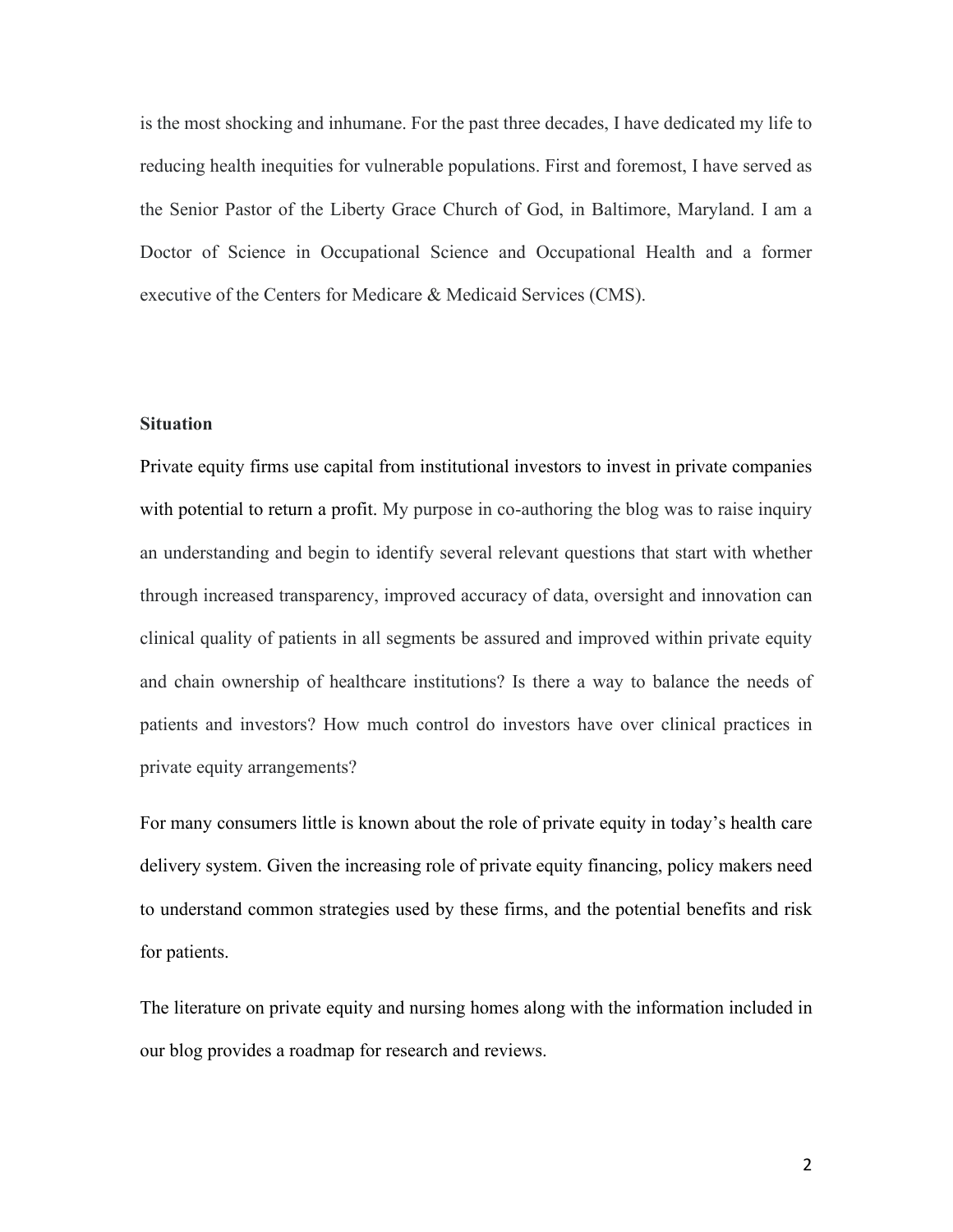In addition, the potential of private equity firms in improving patient care should be explored. Among several domains the following potential improvement areas warrant examination:

- Overall innovation and increased use of technological advancements
- Impact of potential additional CMS incentives improve quality of care
- Improved quality of care consistency realized throughout private equity companies
- Improved patient experiences through Human Centered Design frameworks for optimum patient services
- Increased competition and customer choice through greater transparency of ownership and private equity identification on compare websites.

These and other key areas of improvement can and should be discussed with private equity firms as oversight responsibilities are simultaneously improved and increased from CMS.

One additional key concern for clinical quality is understanding the impact of private equity firms on quality and racial health disparities in the growth of this model. This is a particularly important issue because of the tremendous concentration of some minority groups. Ashish Jha wrote a ground-breaking article highlighting that only 222 hospitals in our country serve over 44% of African American elderly patients. It also highlights that 22% of physicians accounted for all outpatient primary care visits for the same group. Elderly African Americans. These numbers could have an impact on the market assessment and selection strategies of private equity ventures and racial concentration numbers may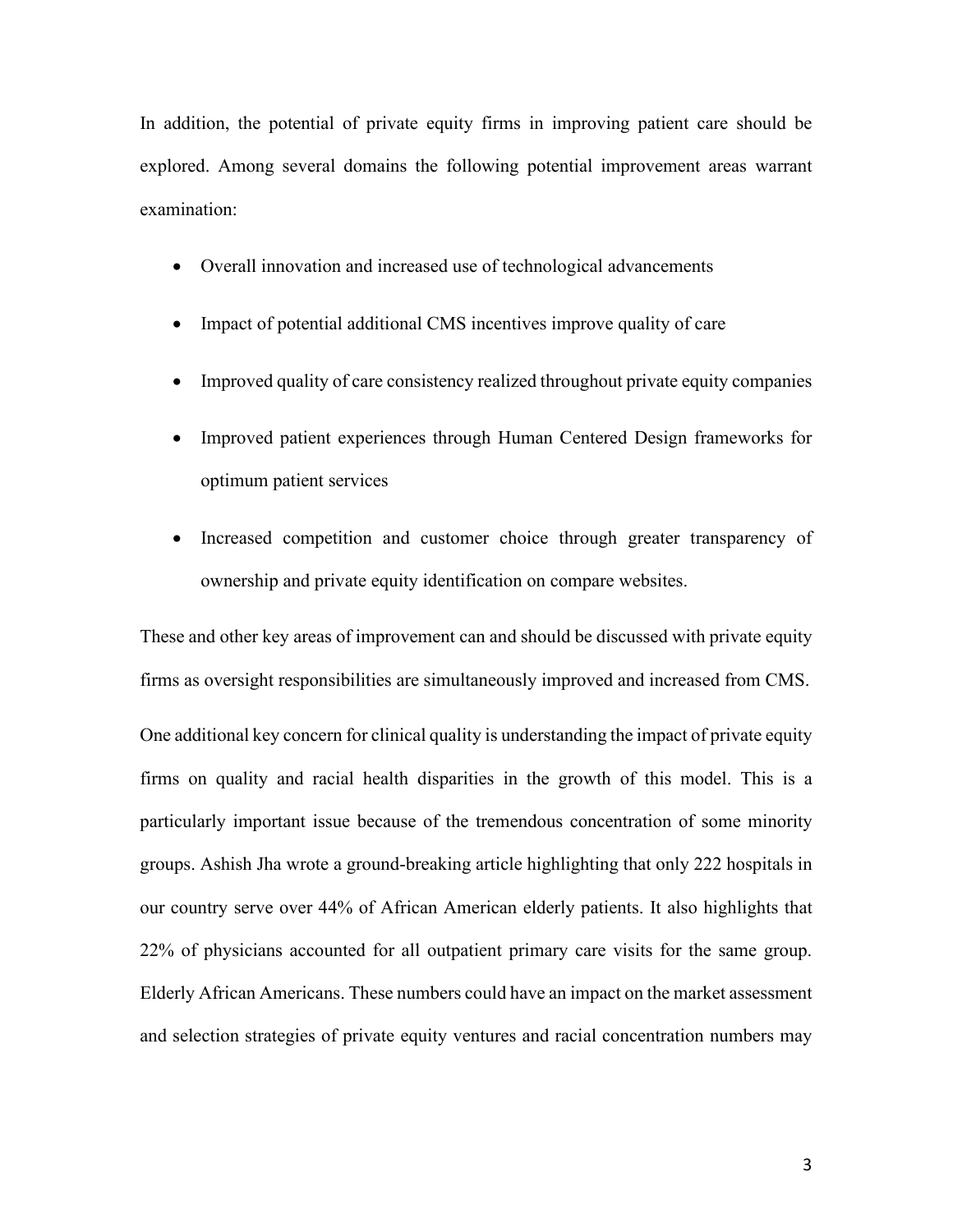be similar for Latinos and Asian Americans. We need to find the integration of private equity growth and minority population concentration.

#### *What's wrong with private equity investments in nursing homes?*

The increase in private equity investments in health care poses risks, including overutilization, practice instability, and patient safety concerns. Investment firms say these concerns are overblown. They point out that they are giving doctors financial shelter from ever a changing medical environment. They also argue that these investments benefit patients and bring more efficiency to a system burdened with waste. However, the current system makes it impossible to track private equity firms' impact. More research and reviews are needed to identify any positive and negative aspects of Private Equity growth in healthcare. The process should begin with a broad interagency review of hospital, home health and physician office review should be conducted by the Quality Improvement Organization, the Health and Human Services (HHS) Office of Inspector General (OIG) and the Government Accountability Office (GAO). This review should be led by the Centers for Medicaid & Medicare Services (CMS,) Center for Clinical Standards and Quality (CCSQ) and is needed to identify any positive effects of private equity in health care while mitigating the negative ones. Some doctors pushed ethical boundaries long before private equity appeared, but private equity firms currently may have an incentive to look the other way as long a medical practice is profitable.

Our nursing home [blog](https://www.healthaffairs.org/do/10.1377/hblog20210208.597573/full/) exposed a potential failure to protect nursing home residents and staff during the COVID-19 pandemic. It asserted that the reason for the failure is growth in complex nursing-home ownerships structures, private equity practices, limited financial transparency and the subsequent. impact on direct resident care. We also noted that the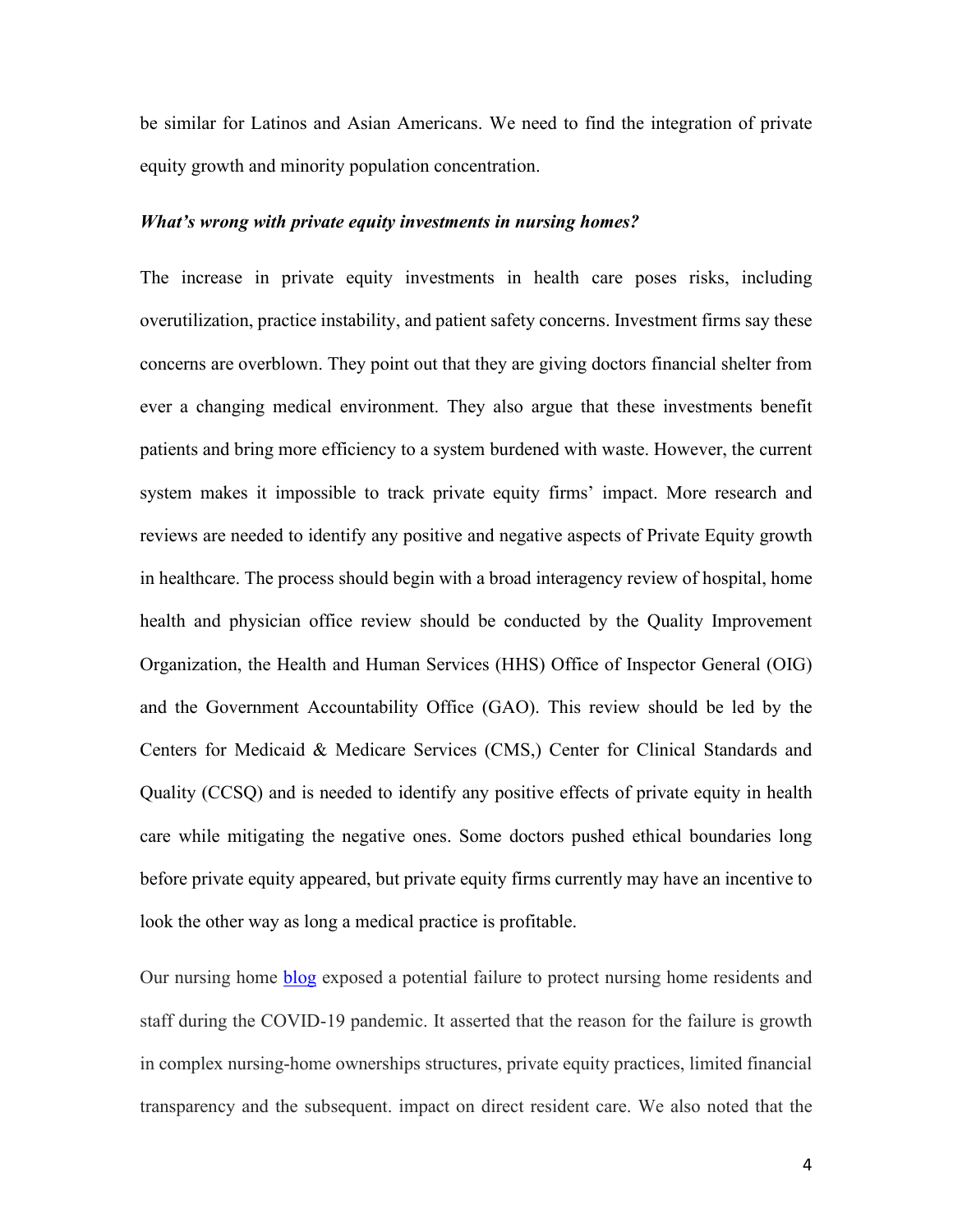federal government does not have specific quality and financial standards for approving changes in ownership or management changes that meet a reasonable standard to ensure resident safety and quality of care. For example, CMS has not established a mechanism to audit the accuracy and completeness of the PECOS ownership reporting system and has not enforced its requirements to fully and accurately report the names of all the parent companies of the licensee and their related owners and corporations. This allows each facility to largely hide its chain ownership arrangements by individual owners or groups of owners as well as by parent companies.

Meanwhile, CMS has focused their regulatory and enforcement oversight on individual nursing facilities, even though the many are part of a chain and under the control of parent companies. CMS does not report, collect or examine the quality of care in nursing home chains on its ["Care Compare"](http://www.medicare.gov/hospitalcompare) website.

#### **Conclusion**

Although it may seem premature to worry about the unintentional consequences of increased private equity ownership on the health care system in every sector, the concerns raised about the proliferation of private equity in health care deserve investigation. Evidence comparing the quality of private equity firm–owned practices with physicianowned practices is limited, due in part to nondisclosure agreements. However, the need for private equity firms to achieve high returns on investment may conflict with the need for investments in quality and safety. In addition, the need for generating returns may create pressure to increase utilization, direct referrals internally to capture revenue from additional services, and rely on care delivered by unsupervised allied or underqualified clinicians

5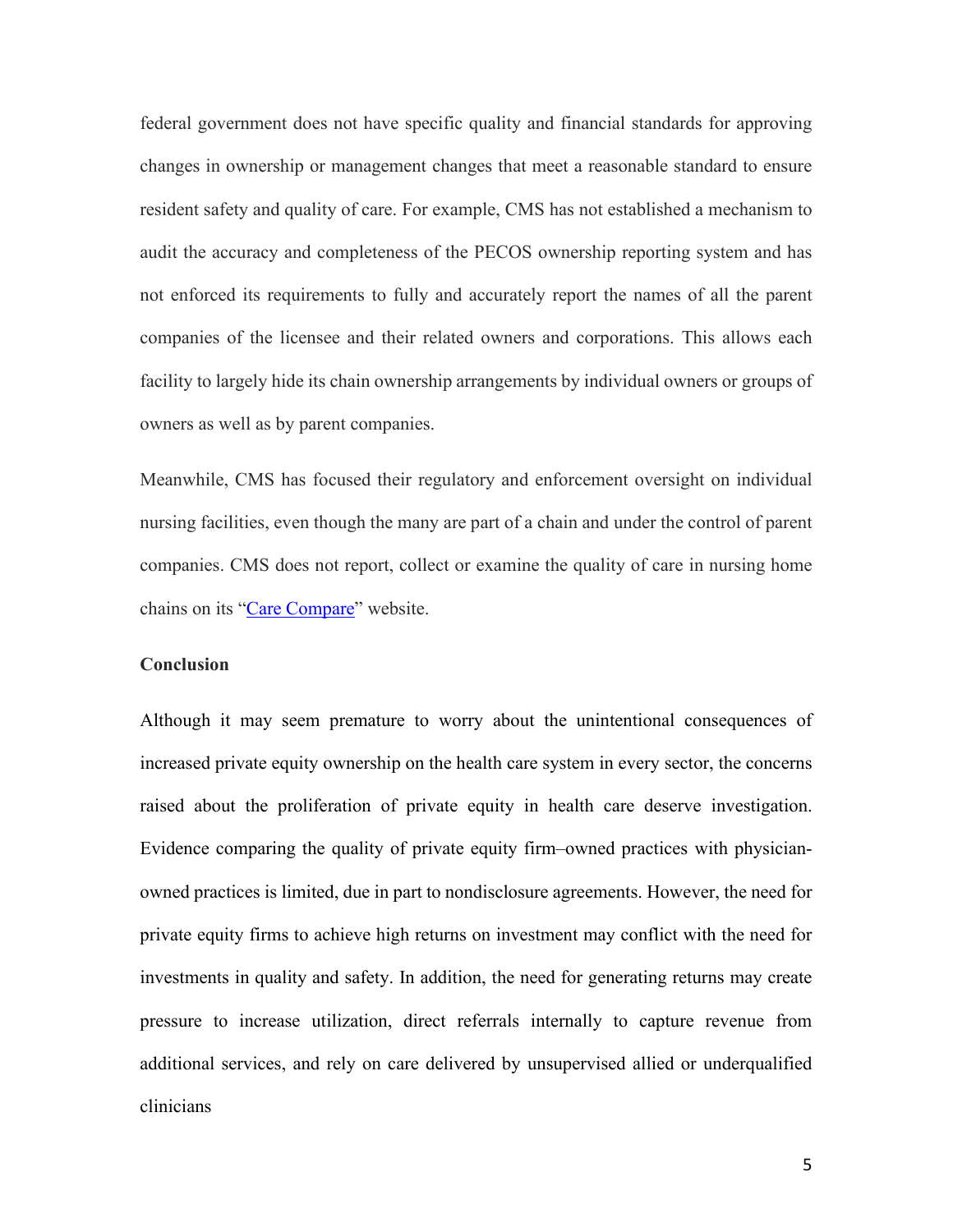## Recommendations

To address these challenges, we made several of the following recommendations:

- HHS should create an interagency early detection task force that includes but is not limited to CMS, OIG, the Department of Justice (DOJ), and Centers for Disease Control & Prevention (CDC) to identify and monitor nursing homes that need focused attention. The task force would analyze and report on the quality, accuracy and completeness of PECOS data and provide a new lens on how ownership and financial investment in nursing homes impact quality of care and the stability of individual facilities and chains. The findings of this task force would be coordinated with states.
- CMS should augment PECOS reporting to include all parent, management, and property companies. Failure to provide complete and accurate data should result in specified financial penalties.
- CMS's Care Compare website should provide information that is searchable based on chain and common ownership and an annual report should be published that focuses on the quality of care in nursing home chains.
- CMS should provide minimum criteria for the purchase, ownership and management of any nursing home. If companies or chains have a history of owning or operating chronically low staffing and poor-quality of care facilities, they should not be allowed to purchase additional sites.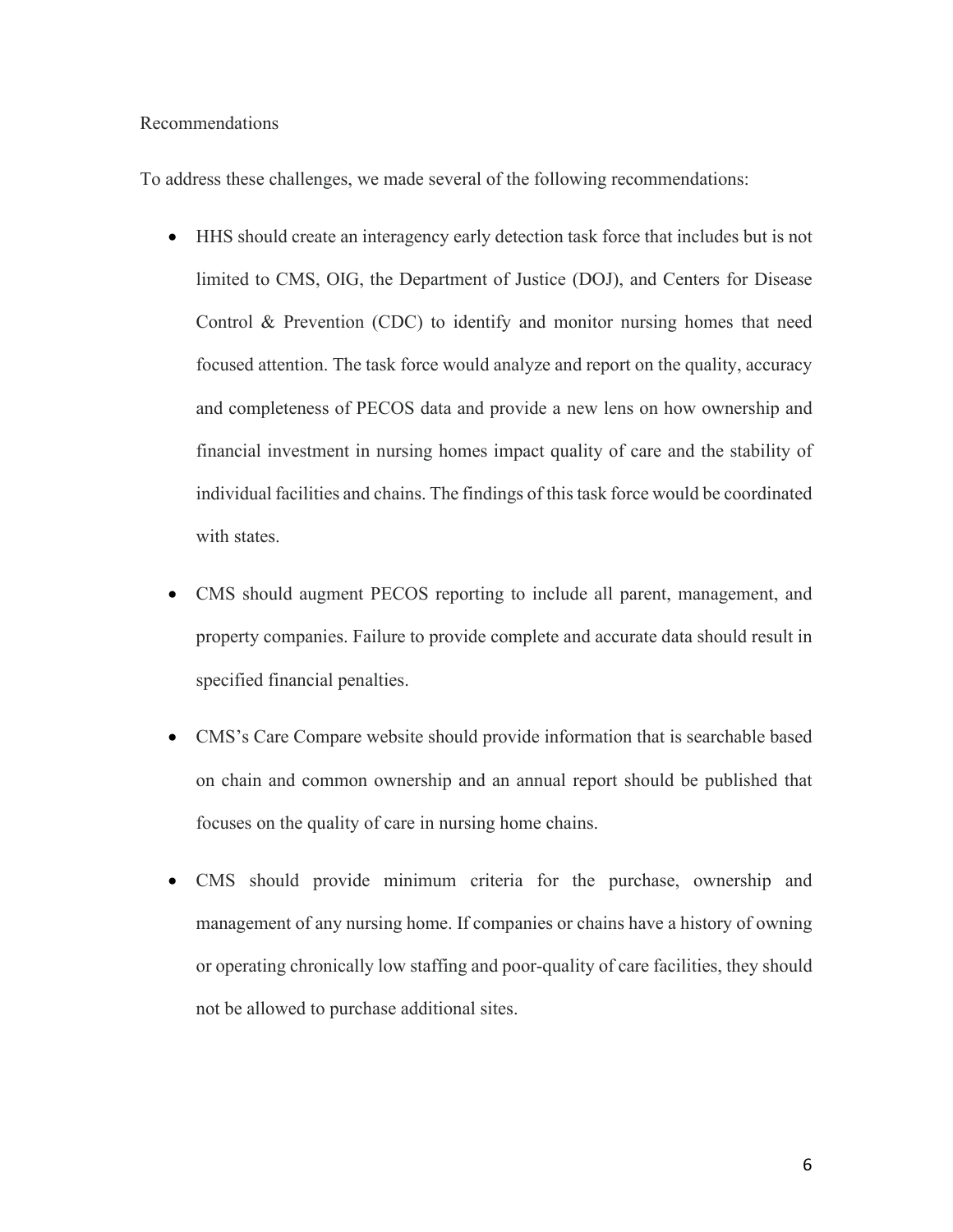- CMS should establish a prior approval process for changes in ownership and establish a per-day minimum penalty for any licensee that did not receive prior approval.
- Cost reports should be amended to require each nursing home to provide annual consolidated financial reports that include data from all operating entities.
- Finally, a combined financial oversight system should be established by CMS to conduct annual, joint Medicare and Medicaid audits. As a part of the audit oversight, CMS should be given full access to Internal Revenue Service filings of entities involved in the nursing home operation.

One paradox of the COVID-19 pandemic has been that even as the virus has focused the entire country on health care, we may have an opportunity to improve the inadequacy of a system we already had.

## **Background on Terris King, ScD**

I am currently the owner of a healthcare consulting company, the King Enterprise Group. We advise companies focused on the intersection of Health Information Technology, population health and infrastructure support for both the Department of Health and Human Services and local governments. Currently, my primary customer is Johns Hopkins University. We are assisting them in an effort to reduce COVID-19 Vaccine hesitancy in Baltimore City and increase the COVID-19 vaccine rates through a citywide mass vaccine interfaith effort. I am also on a number of boards promoting clinical quality, care coordination, health information technology and the reduction of social determinants of health.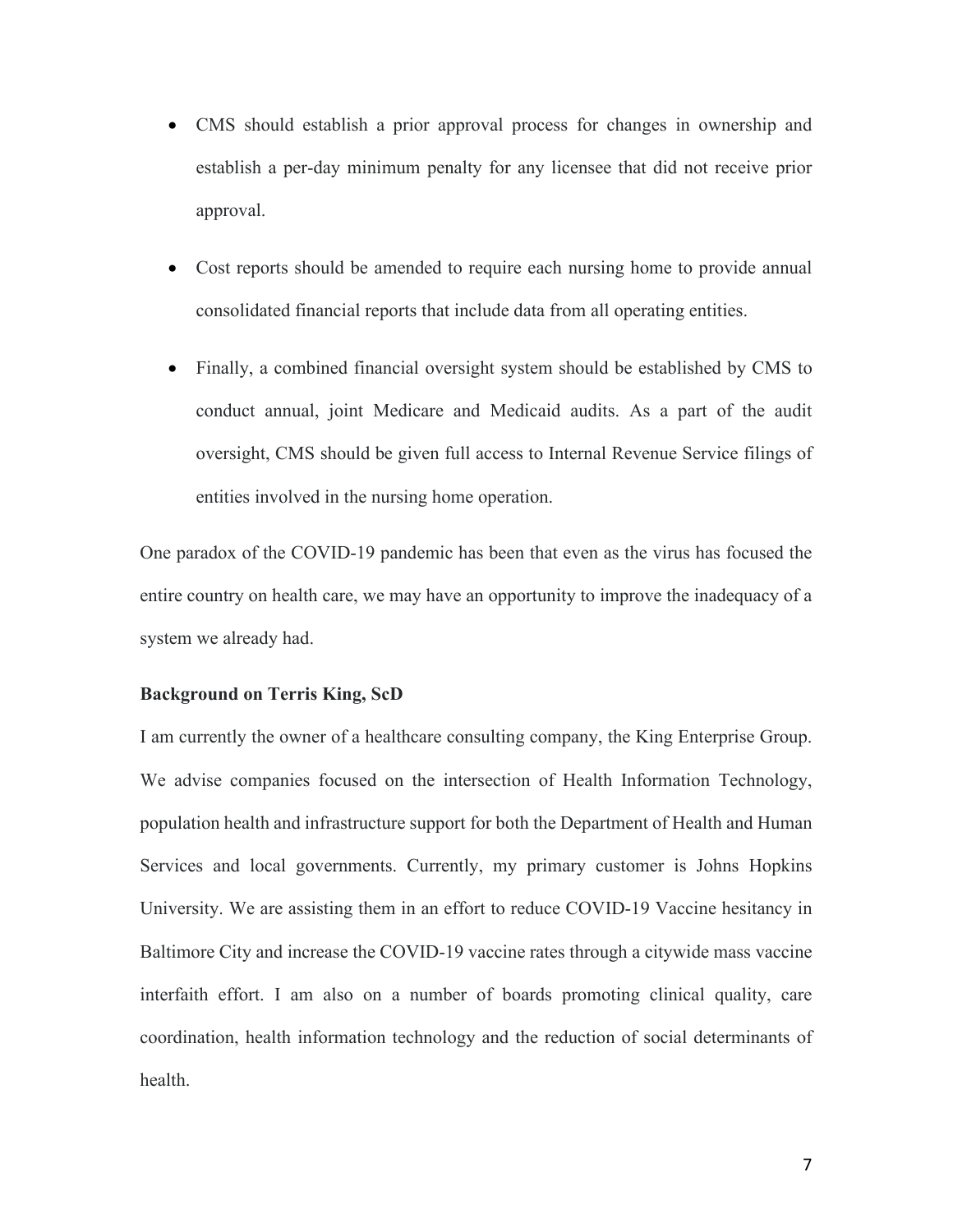Prior to my consultative role I served the federal government until my retirement in 2015 as the Deputy Chief Information Officer at the Centers for Medicare & Medicaid Services and as the Director of the Office of Minority Health. This is an Office that I had the opportunity to establish.

For six years, I also served as Deputy Director of the Office of Clinical Standards and Quality (OCSQ). I was the CMS executive lead for value-based purchasing that led to new payment models and innovation. Lastly, I designed an initiative called *Everyone with Diabetic Counts* (EDC), which remains the nation's largest federal health inequities reduction program.

My first article was published in 2014 with academia and clinical advisors and served to highlight the initial measurable potential of EDC. My second article explored the impact of the African American Church had on improving health outcomes through health education programs. In February 2021, I co-authored a blog that proposed administrative actions that highlighted the challenges of clinical quality adherence and patient safety as a result of the growth in private equity owners and practices in healthcare.

My next article, published in March 2021, provides a roadmap for institutions and government entities seeking measurable and sustainable engagement with vulnerable communities and their trusted sources. This article was co-authored with the Senior Vaccine Advisor for Johns Hopkins University's School of Public Health and was highlighted in the *Journal of Health Communications*.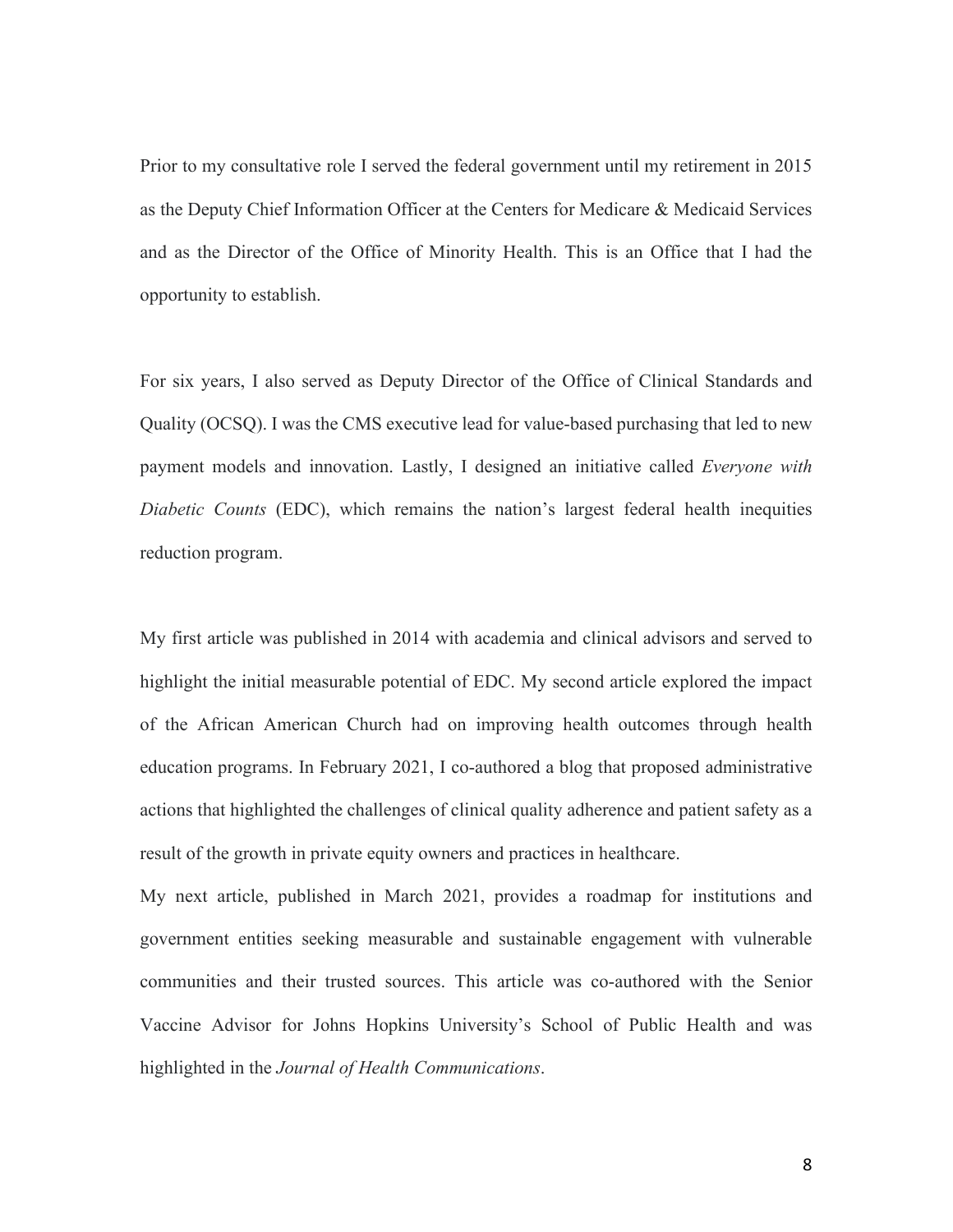# References

<sup>1</sup> Wasserman M, Ouslander JG, Lam A, et al. Editorial: Diagnostic Testing for SARS-Coronavirus-2 in the Nursing Facility: Recommendations of a Delphi Panel of Long-Term Care Clinicians. *J Nutr Health Aging*. 2020;24(6):538-443. doi:10.1007/s12603-020-1401-9 1 https://www.caltcm.org/assets/WHITE%20PAPER%20A%20Plan%20to% 20Protect%20Our%20Nursing%20Home%20Residents%20.pdf <sup>1</sup> *Wasserman M, Wolk AJ, Lam A. Jour Nursing Home Res, 2020;6:24-29.* An Aspirational Approach to Nursing Home Operations During the COVID-19 Pandemic. http://dx.doi.org/10.14283/jnhrs.2020.6 https://www.jnursinghomeresearch.com/2263-an-aspirational-approach-tonursing-home-operations-during-the-covid-19-pandemic.html <sup>1</sup> Nazir A, Steinberg K, Wasserman M, et al., JAMDA, Time for an Upgrade in the Nursing Home Survey Process: A Position Statement From the Society of Post-Acute and Long-Term Care Medicine. 2020, ISSN 1525- 8610, https://doi.org/10.1016/j.jamda.2020.09.022. <sup>1</sup> Bergman C, Stall NM, Haimowitz D, Aronson L, Lynn J, Steinberg K, Wasserman M. Recommendations for Welcoming Back Nursing Home Visitors During the COVID-19 Pandemic: Results of a Delphi Panel. J Am Med Dir Assoc. 2020 Dec;21(12):1759-1766. doi: 10.1016/j.jamda.2020.09.036. Epub 2020 Oct 7. PMID: 33256956; PMCID: PMC7539058.

<sup>1</sup> Centers for Medicare  $\&$  Medicaid Services. Report to Congress: Appropriateness of Minimum Nurse Staffing Ratios in Nursing Homes Phase II Final Report. Baltimore, MD: Centers for Medicare and Medicaid Services; 2001

<sup>1</sup> Schnelle JF, Schroyer LD, Saraf AA, Simmons SF. Determining nurse aide staffing requirements to provide care based on resident workload: A discrete event simulation model. JAMDA. 2016; 17:970-977.

<sup>1</sup> Institute of Medicine. Keeping patients safe: transforming the work environment of nurses. Washington, DC: National Academy of Medicine, 2004.

<sup>1</sup> American Nurses' Association. Nursing staffing requirements to meet the demands of today's long term care consumer recommendations from the Coalition of Geriatric Nursing Organizations (CGNO). Position Statement 11/12/14. [www.nursingworld.org](http://www.nursingworld.org/)